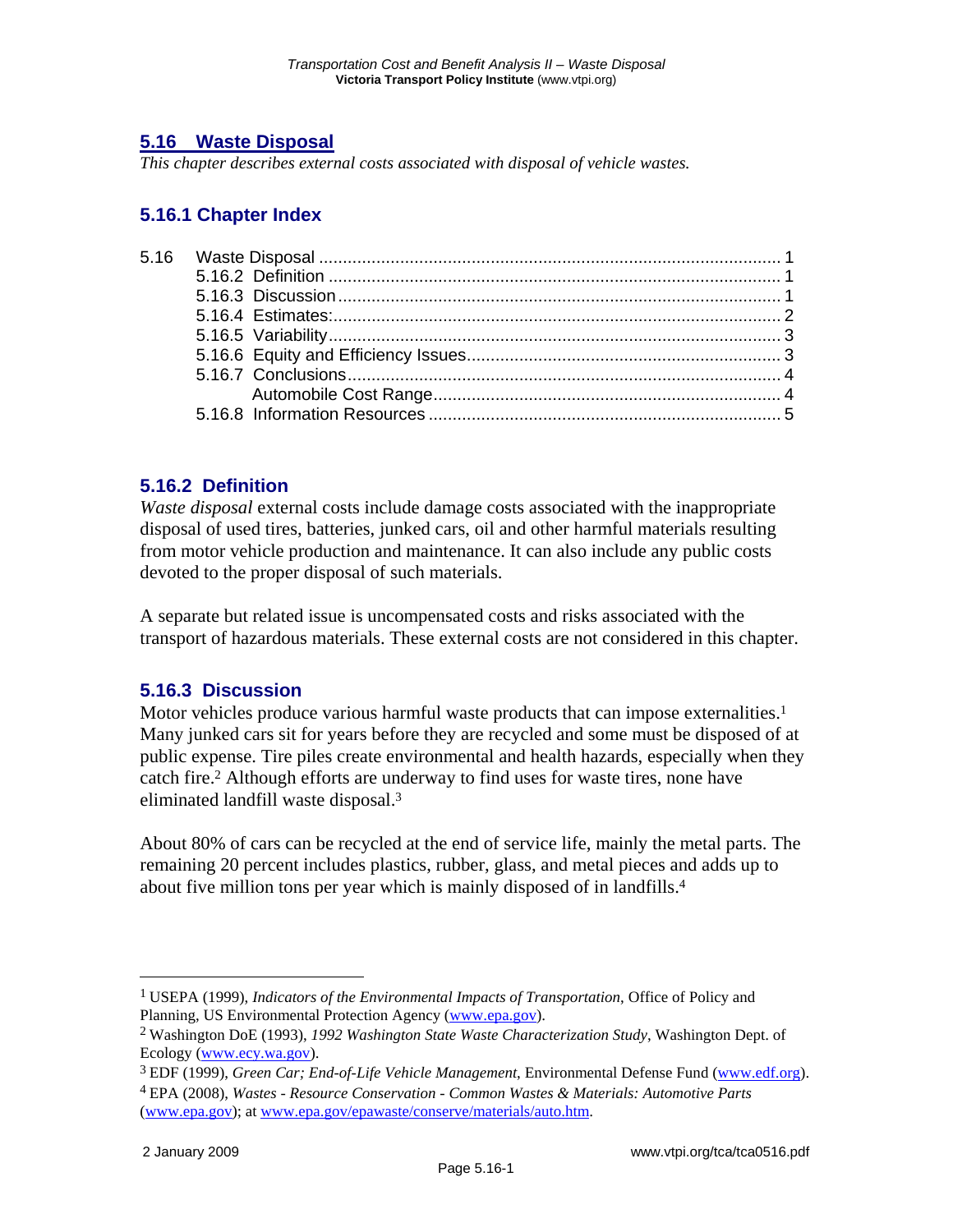Motor vehicle wastes are the major source of moderate-risk wastes produced in typical jurisdictions, as indicated below.5

| <b>Moderate Risk Waste</b>        | <b>Percent</b> |  |
|-----------------------------------|----------------|--|
| Used Oil (Primarily Automobile)   | 50%            |  |
| Batteries (Primarily Automobile)  | 15%            |  |
| Antifreeze (Primarily Automobile) | 7%             |  |
| Cleaners, Paints, Adhesives       | 21%            |  |
| Pesticides, Other                 | 7%             |  |

These wastes impose various economic, human health, environmental and aesthetic costs. Costs result from improper disposal, residual impact even when proper disposal is observed, and because some disposal efforts are subsidized by general taxes. Some new laws and policies are intended to internalize these costs. Crankcase oil recycling is encouraged, vendors are required to recycle used car batteries, and in some states a tire tax is dedicated to tire disposal. It is uncertain to what degree these policies reduce external disposal costs. Although electric vehicles do not create waste oil, they do produce used batteries, hulks and tires, which may have disposal problems.6

There is potential overlap between water quality costs described in the previous chapter and waste costs described here, since both include waste crankcase oil. Water quality costs cover impacts of oil and other fluids that drip during vehicle use. Waste costs address impacts of oil and other fluids after their useful life, during disposal. A review of the previous chapter will show that there is no overlap in calculating these costs.

# **5.16.4 Estimates:**

• Douglass Lee estimates the following external disposal costs.

| Table 5.16.4-1 | Automobile External waste Disposal Co |                   |  |
|----------------|---------------------------------------|-------------------|--|
| <b>Product</b> | <b>Annual Volume</b>                  | <b>Unit Costs</b> |  |
| Waste Oil      | 960 million quarts                    | \$0.50            |  |
| Scrapped cars  | 2.82 million                          | \$25              |  |
| Tires          | 300 million                           |                   |  |

*Table 5.16.4-1* **Automobile External Waste Disposal Cost Estimate**7

*Added together this totals \$850 million; adjusting for inflation by consumer price index results in a total of \$1.16 billion in 2007 dollars.* 

 $\overline{a}$ 

<sup>5</sup> Washington DoE (1990), *Problem Waste Study (Moderate Waste)*, Washington Department of Ecology (www.ecy.wa.gov), p. 12.

<sup>6</sup> Frank Kreith, Paul Norton and DenaSue Potestio (1995), "Electric Vehicles: Promise and Reality," *Transportation Quarterly*, Vol 49, No. 2, Spring 1995, pp. 5-21.

<sup>7</sup> Douglas Lee (1995), *Full Cost Pricing of Highways*, USDOT Volpe National Transportation Systems Center (www.volpe.dot.gov). p. 31.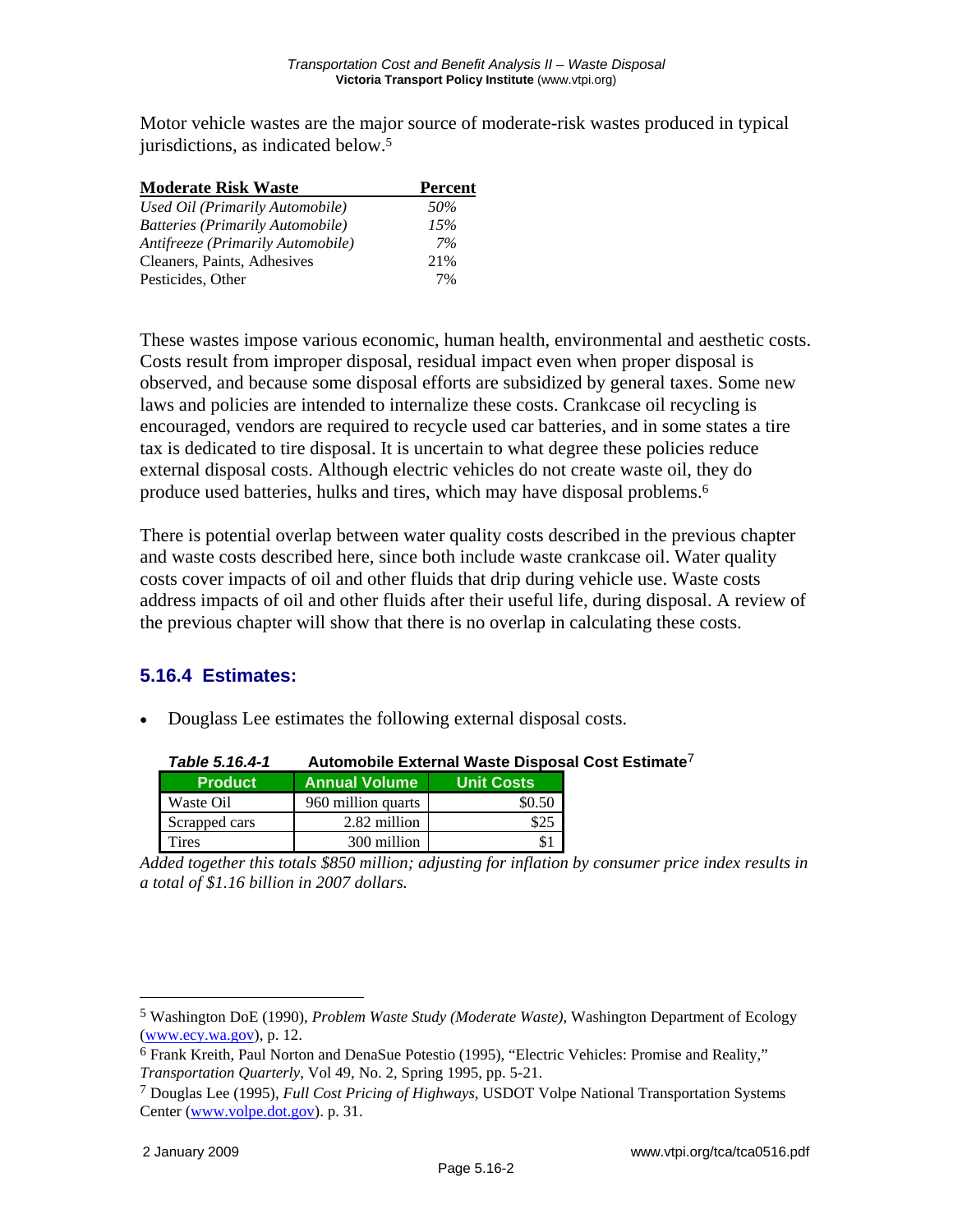- According to the US Environmental Protection Agency 130 million tires were burned for fuel and 27 million went to landfills in the US in 2003. 8 The EPA also reports that only 12% of antifreeze is recycled, although the percentage recycled is increasing.9
- About five million tons of *automotive shredder waste*, non-recycled materials from scrap cars including plastics, rubber, glass, and metal pieces, is disposed of in landfills in the US each year.<sup>10</sup>
- Lead is toxic. Long-term exposure can cause brain damage, kidney damage, and learning problems in children. The automobile industry is responsible for about 41% of lead releases and transfers in Canada and the USA, including about 43,000 tonnes of lead in batteries disposed of in landfills and 16,500 tonnes of lead in automotive shredder waste.11

## **5.16.5 Variability**

Impacts depend on vehicle size, design, construction and waste management standards. Europe may have lower costs than North America and other regions due to tighter waste stewardship regulations.

## **5.16.6 Equity and Efficiency Issues**

Waste disposal externalities are an external cost, and therefore inequitable and inefficient. Automotive waste processing and recycling facilities are likely concentrated in low-income areas both regionally and globally, so impacts such as lead contamination are likely distributed inequitably as well.

9 EPA (2008), *Wastes - Resource Conservation - Common Wastes & Materials: Antifreeze* (www.epa.gov), updated August 28, 2008; at www.epa.gov/epawaste/conserve/materials/antifree.htm

 $\overline{a}$ 

<sup>8</sup> EPA (2008), *Wastes - Resource Conservation - Common Wastes & Materials - Scrap Tires* (www.epa.gov); at www.epa.gov/epawaste/conserve/materials/tires/basic.htm

<sup>10</sup> EPA (2008), *Wastes - Resource Conservation - Common Wastes & Materials: Automotive Parts* (www.epa.gov), Updated August 28, 2008; at www.epa.gov/epawaste/conserve/materials/auto.htm

<sup>11</sup> Jeff Gearhart, Dean Menke, Charles Griffith, and Kevin Mills (2003), *Getting the Lead Out: Impacts and Alternatives for Automotive Lead Use*, Environmental Defense (www.environmentaldefense.org); at www.environmentaldefense.org/go/lead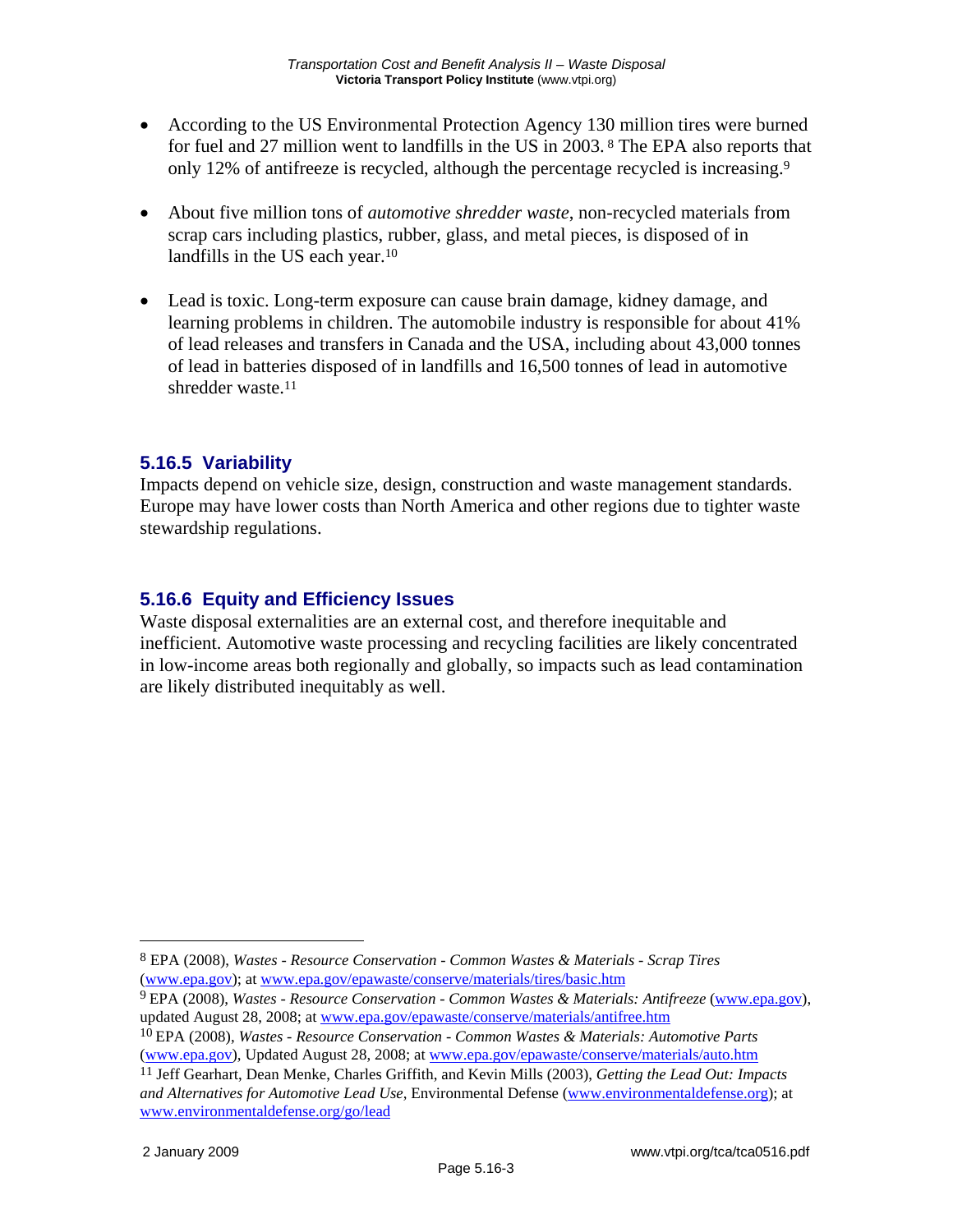#### **5.16.7 Conclusions**

Waste disposal is a significant problem of automobile production and use, although a problem of lesser magnitude than some other impacts. Based on Lee's estimates for waste oil, scrap cars, and tires we use an estimate of \$1.2 billion per year in the US. Although it may overstate some waste costs if new management efforts are successful, it excludes other wastes altogether. \$1.2 billion divided by the annual milage in the US, 3,000 billion miles, results in a per-mile cost of \$0.0004. This cost is applied equally to all motor vehicles, including electric cars. As described in chapter 5.15 (Water Pollution), although public transit buses and trams may produce more waste per vehicle, their waste tends to be managed better than those of private vehicles, so costs are considered equal.

| <b>÷−</b>            |                   |                       |        |         |  |  |
|----------------------|-------------------|-----------------------|--------|---------|--|--|
| <b>Vehicle Class</b> | <b>Urban Peak</b> | <b>Urban Off-Peak</b> | Rural  | Average |  |  |
| Average Car          | 0.0004            | 0.0004                | 0.0004 | 0.0004  |  |  |
| Compact Car          | 0.0004            | 0.0004                | 0.0004 | 0.0004  |  |  |
| Electric Car         | 0.0004            | 0.0004                | 0.0004 | 0.0004  |  |  |
| Van/Light Truck      | 0.0004            | 0.0004                | 0.0004 | 0.0004  |  |  |
| Rideshare Passenger  | 0.00              | 0.00                  | 0.00   | 0.00    |  |  |
| Diesel Bus           | 0.0004            | 0.0004                | 0.0004 | 0.0004  |  |  |
| Electric Bus/Trolley | 0.0004            | 0.0004                | 0.0004 | 0.0004  |  |  |
| Motorcycle           | 0.0004            | 0.0004                | 0.0004 | 0.0004  |  |  |
| Bicycle              | 0.00              | 0.00                  | 0.00   | 0.00    |  |  |
| Walk                 | 0.00              | 0.00                  | 0.00   | 0.00    |  |  |
| Telework             | 0.00              | 0.00                  | 0.00   | 0.00    |  |  |

*Table 5.16.7-1 Estimate* **Waste Disposal Costs** (\$2007 US per Vehicle Mile)

#### **Automobile Cost Range**

Due to the uncertainty of this cost and its relatively small magnitude, the minimum cost is zero. The maximum is 2.5 times the estimate used here.

| Minimum | Maximum |
|---------|---------|
| \$0.00  | \$0.001 |